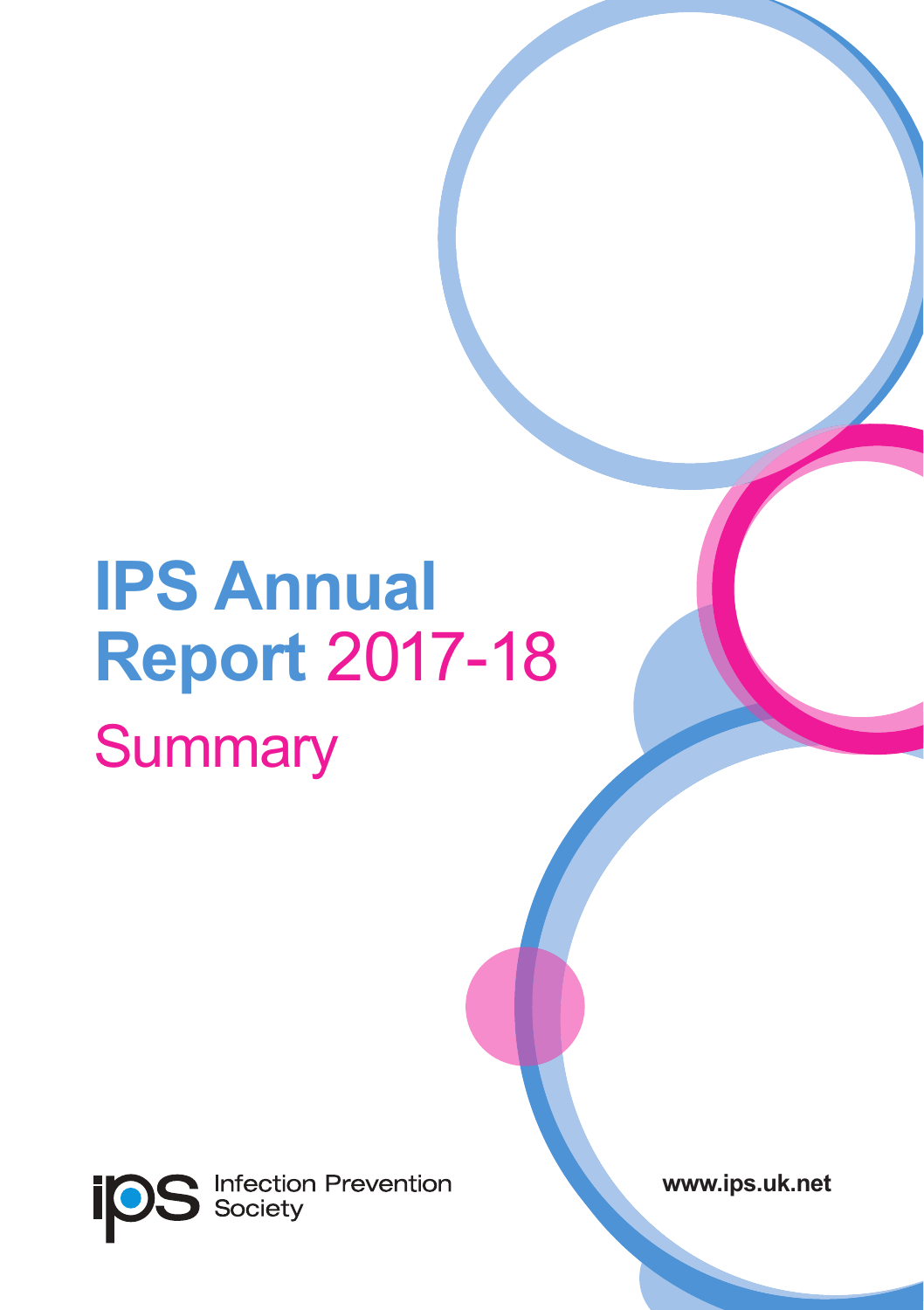# **IPS Board**



### **IPS Officers** January 2017 – March 2018

#### **Officers**

| President              | <b>Neil Wigglesworth</b> |
|------------------------|--------------------------|
| Vice President         | <b>Pat Cattini</b>       |
| Secretary              | <b>Carole Hallam</b>     |
| Deputy Secretary       | <b>Valya Weston</b>      |
| Treasurer              | <b>Philip Pugh</b>       |
| Deputy Treasurer       | <b>Claire Chadwick</b>   |
| <b>Ordinary Member</b> | <b>Craig Bradley</b>     |
| <b>Ordinary Member</b> | Jacqui Prieto            |

#### **Other Board members**

| Research & Development               | Emma Burnett (up to December 2017)<br>Lisa Ritchie (from January 2018)    |
|--------------------------------------|---------------------------------------------------------------------------|
| Education & Professional Development | Helen O'Connor (up to December 2017)<br>Andrea Denton (from January 2018) |
| <b>Scientific Planning Committee</b> | <b>Karen Wares</b>                                                        |
| Journal Editor                       | Jennie Wilson                                                             |
| International Engagement Committee   | Debbie Xuereb                                                             |
| Corporate Affairs Group              | Paul Cryer (from September 2017)                                          |

#### **Co-opted Board members**

England: Janet De'Witt Ireland: Toney Poovelikunnel Northern Ireland: Colin Clarke Wales: Tracey Gauci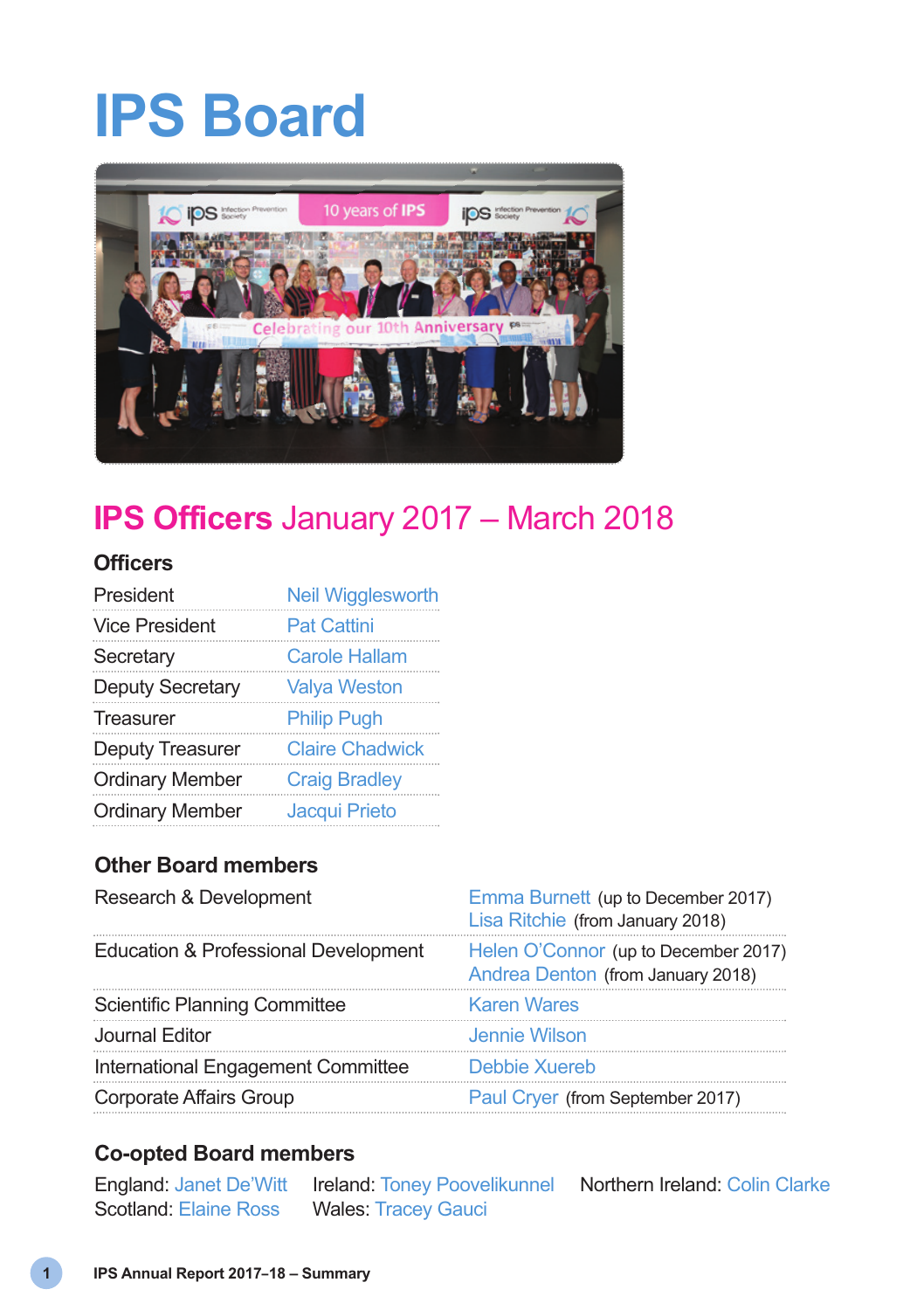# **2017/18 Highlights**



# **President's Introduction**



NEIL WIGGLESWORTH IPS President

It is my pleasure to introduce the 2017 Infection Prevention Society Annual report on behalf of the members of the Board. The report summarises the activity of the Society, activity that is maintained by our Branches, Business Groups, Special Interest Groups and individual members. All of us acting to support the Society vision, that no person be harmed by a preventable infection.

The pressures on healthcare systems, healthcare workers and infection prevention teams in particular, have been relentless. We have experienced a particularly challenging winter period, due to a volume of Influenza cases that has been greater than for a number of years; and of course the spectre of antimicrobial resistance continues to loom large over all we do as infection prevention practitioners and other professionals in related specialties. Membership of a professional society of peers and colleagues such as ours, is more and more important in such times. The networks we create and the resources we provide to our members, help us all to deal with these pressures and develop as practitioners and experts in our respective fields.

In 2017 the Society continued to grow, we increased our membership, both individual members and also with our corporate partners; an increasingly important and valuable relationship for the society. As well as growing as an organisation we also expanded our activities across a range of work, both within the Society and, as always, with a range of partner organisations, professional, corporate and governmental/regulatory. The reports and highlights from Business Groups, Special Interest Groups, Branches and other constituent parts of our society are given in the rest of this annual report, but I will describe a few headlines and highlights here to give you a taste of another exciting year for the Infection Prevention Society:

We continued to make progress with the objectives as set out in our Strategic Plan for 2017 to 2020. In response to members' feedback about influencing, we began some work to improve our external communications and engagement with local and national media. Hopefully you will have seen or heard some of the print and radio coverage of IPS responses to national and local infection-related news issues; such as the influenza season and *Candida auris* – or the 'Japanese Fungus' as some of the media styled it. We want IPS to be 'the voice of choice' when expert commentary is needed on healthcare associated infections. For our members we launched the latest iteration of the IPS Competencies Toolkit for Practitioners in IPC – I hope you have logged on and made use of this valuable professional development resource. In England we collaborated with NHS Improvement in the launch of the revised "High Impact Interventions" and across our five countries we have started work on two important research projects – DO IPS (Defining an Optimal Infection Prevention Service) and the community urinary catheter care prevalence study; we look forward to

their completion and publication of the results. Work on the Credentialing Framework for IPC practitioners has also begun and this landmark work should be completed during 2018. Internationally we launched 'Special Access Membership' which gives on-line access to our membership to IPC practitioners in resource limited countries; we know that a number of our members in the UK and Ireland support these settings in a voluntary capacity. The Journal of Infection Prevention has also continued to grow, with increasing numbers of submissions and plans to increase the number of pages to accommodate more original research papers.

Finally we took our annual conference to Manchester for the first time in 2017 and Infection Prevention 2017 was a huge success. Feedback on the event was overwhelmingly positive and our Scientific Programme Committee surpassed themselves to provide us with a fantastic event. We also took the opportunity to say goodbye and thank you to one of the Society's greatest friends, Professor Graham Ayliffe (1926 – 2017).

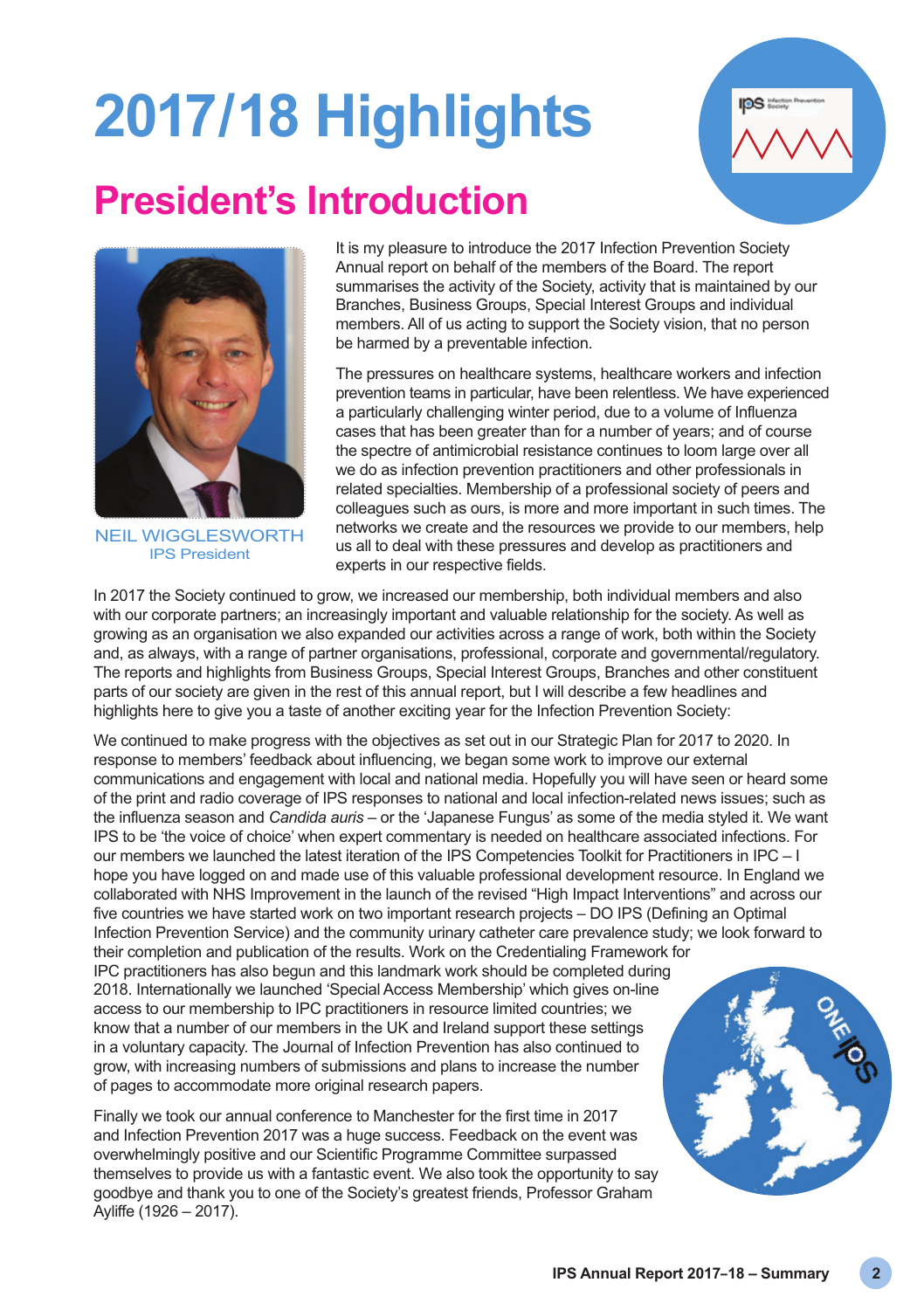# **Membership and Financial Health**



Financial management is one of the many critical functions of an effective Society to ensure the Society operates a robust governance structure in meeting its obligations.

IPS activity has continued across a range of endeavours and continues to grow in an ever challenging healthcare arena however these activities do not come without cost. Whilst Society activity has continued to develop and make successful progress, Society income generation has reported a general decline over the past seven years.

The Board of Trustees recognise the risk and are fully aware that the Society needs to closely examine its income and expenditure given that the Society is reporting a second year of budget deficit which has been discussed extensively by the Board of Trustees.

A two year financial strategy was developed and accepted by the Board of Trustees to provide a financial framework for the achievement of the Society's core strategic objectives. Two key strategies are identified expressed through three core financial principles and twelve priorities.

The Board of Trustees agreed to constitute a short term Financial Scrutiny Review Group to consider the policy/strategic position, consider actions to be implemented and think creatively about how a deficiency reduction programme would be introduced and managed. Improved income generation remains a key financial strategic priority.

The Society Trustees report and financial statement were extended and made up to 31st March 2018 reporting a 15 month accounting period to enable the Society to improve its business and financial forecasting/planning operations for the future.

The Society will report an expected net (loss)/income of (£184K) for the 15 month reporting period of 2017/18. Although the loss was not unexpected, the Board of Trustees recognise that the Society cannot continue to make a loss year on year.

Despite this reported loss due to a continued decline in income, the Society remains in good financial health with reserves of £682K in unrestricted funds and remains active promoting the objects of the Society.

Total membership at 31st March 2018 increased to 1967 members demonstrating a successful 9% increase (168 members) against the previous financial year.

# **Education and Professional Development Committee (EPDC)**



The EPDC focuses on developing and supporting the education and professional development of members and the advancement of infection prevention knowledge in the wider healthcare and education sectors. This is achieved by the development of resources and collaborative working and competency-based education activities:

- Continued collaborative working with Branch Education officers (EO);
- Published first of Guidance at a Glance on website (Standard Precautions) following collaboration with Yorkshire Branch (first developed the Guidance at a glance) and other EO Group to formalise the presentation and layout to enable endorsement;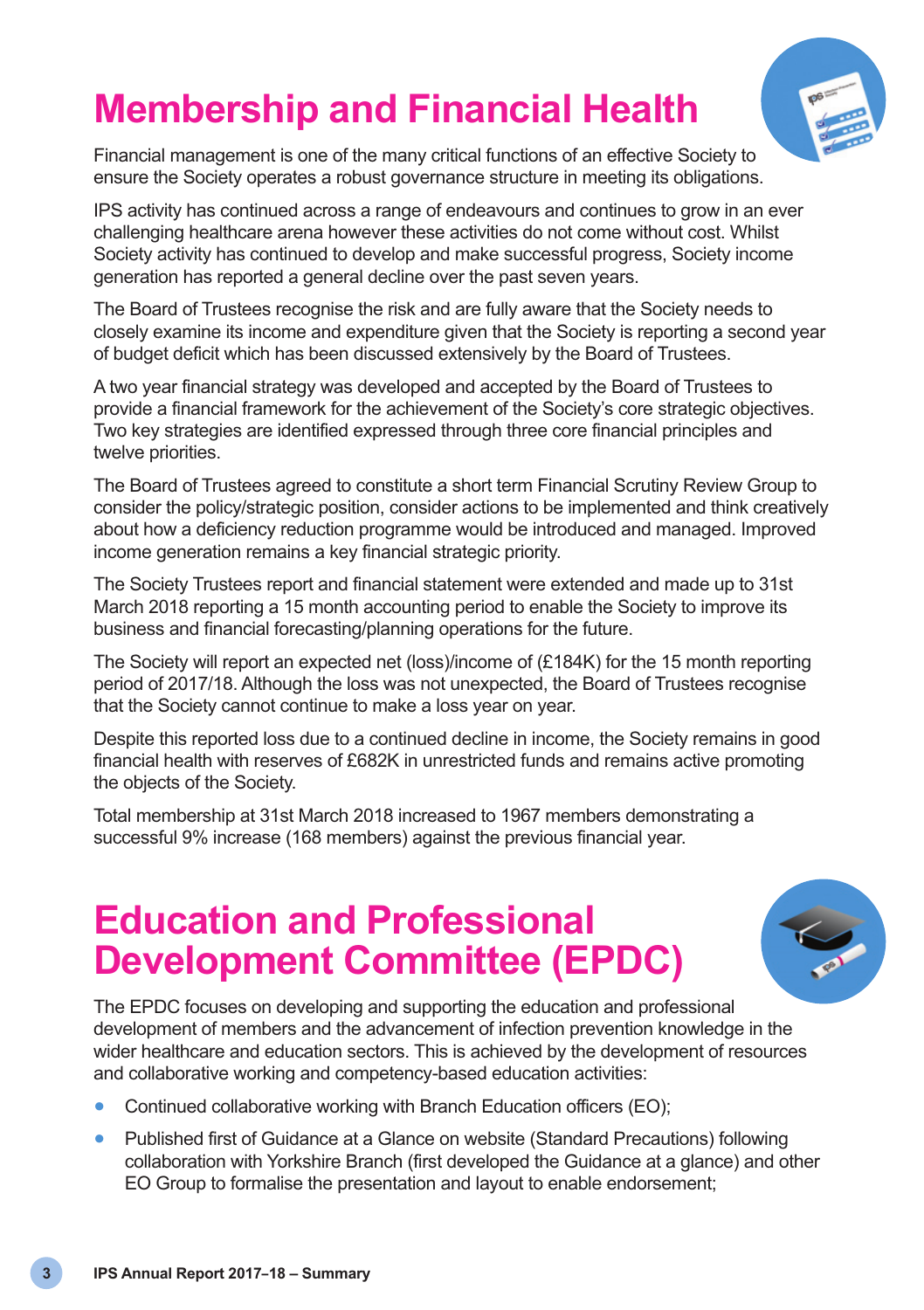- IPS competences revised and piloted and are now live from Jan 2018 and available as an online development for members. Article for JIP in Sept 2018;
- Roadshows across 5 countries commenced to market and highlight both competences and guidance at a glance;
- Developed education grant award  $-3$  successful applicants this year. We will look to involve corporate members for sponsorship in future years (currently IPS funded);
- Supported commercial members through the review and endorsement of educational material;
- Management of the QIT tools;
- Supporting conference;
- Members of EPDC team involved in JIP editorial Board, R&D committee and Credentialing.

### **Journal of Infection Prevention: Editorial Management Board**

The EMG focuses on publishing a high-quality peer reviewed publication that advances professional knowledge and skill in the art and science of infection prevention and control practice. The EMG is responsible for supporting the publication of high quality original papers and increasing the profile of the journal.

Activity highlights include:

- We have seen a steady rise in submissions of original papers to the journal and this year and as a result have increased the number of pages per issue;
- JIP is developing a strong International profile with authors from around the work choosing to publish in our Journal;
- JIP papers were downloaded more than 70,000 times in 2017 and we have more than 10,000 subscriptions to the Journal worldwide;
- We ran another successful Writers Workshop for IPS Members to support novice writers to publish their work in JIP.

### **Research and Development Group**

The R&D Committee focuses on building research capability and capacity among the IPS membership through education, initiating collaborative research projects and awarding annual research grants. In addition they work with other external groups to further the evidence base for infection prevention and control.

#### **R&D Network:**

Two research projects are well underway with a number of IPS members involved in each:

**1. Defining an Optimum Infection Prevention Service (DOIPS)** This study comprises of four phases:

*continued overleaf >>>*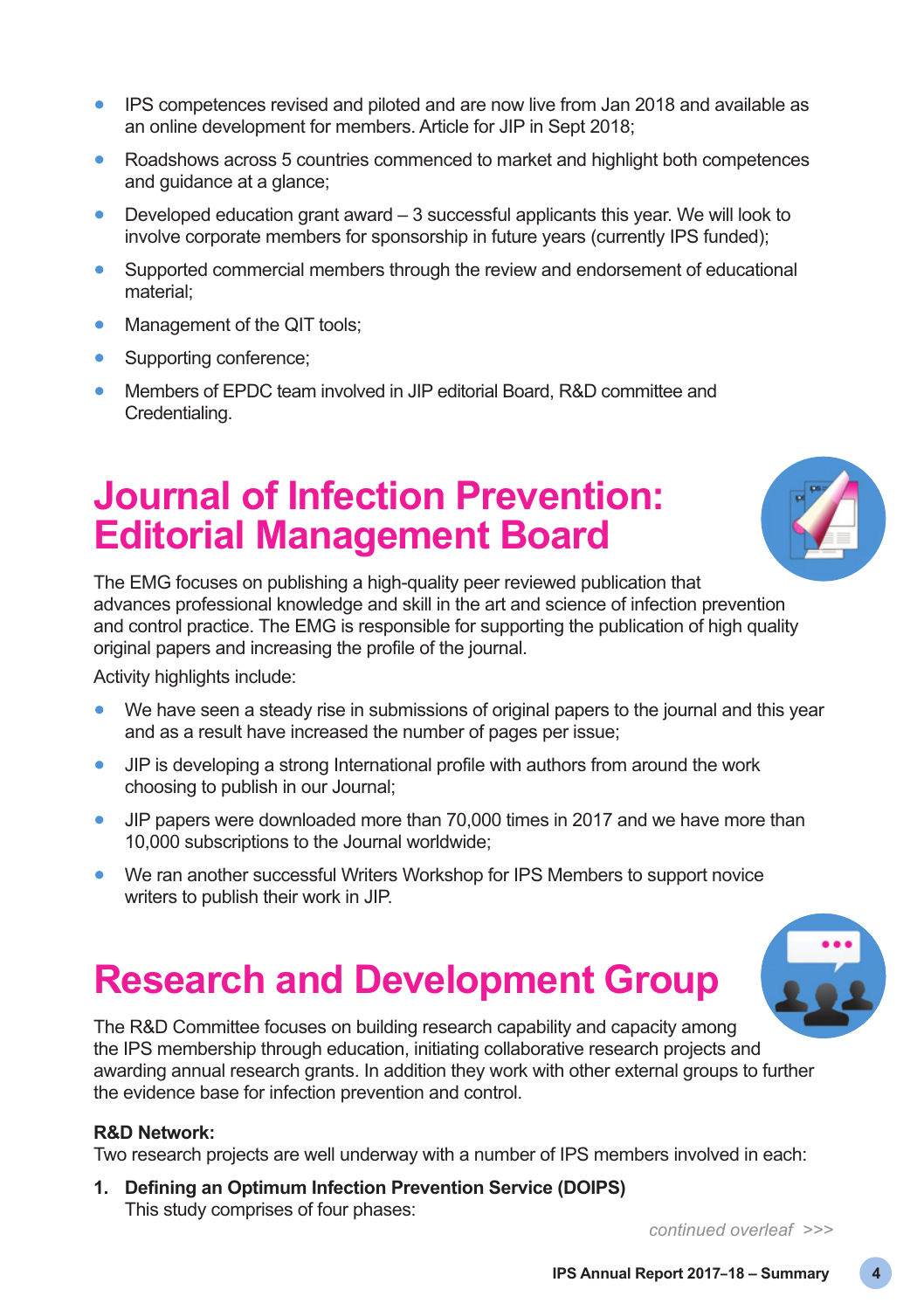- o Phase 1: Survey questionnaire to IPC leads (UK and Ireland)
- o Phase 2: Policy document analysis (UK and Ireland)
- o Phase 3: focus groups with IPC practitioners
- o Phase 4: Delphi survey

Phases 1 and 2 are complete and draft papers of results have been written up and shared with the DOIPS team for comment/feedback.

#### **2. Community Urinary Catheter Management Study (CCAMA)**

The aim of this study was to investigate the prevalence of indwelling urinary catheters managed in the community by the District Nursing service, and for patients recently discharged from hospital with a newly placed urinary catheter, evidence of documentation of the reason for the catheter and a management plan for its removal.

Data collection and analysis is complete and the study team are currently working on the conclusions and final version of the paper.

Further information about these studies can be found on the R&D webpage of the IPS website.

#### **Research Grants:**

We were delighted to be able to fund a research grant in 2017:

• Our collaborative small projects grant was awarded to Mrs Sharon Daniel of Carmarthen, who is looking at 'Infection Prevention Control and Organisational Patient Safety Culture within the Context of Isolation'.

For those of you looking to undertake a research project and interested in applying for the 2018 IPS R&D Annual Research Grants the application pack and further details are available via the R&D web page.

# **Scientific Programme Committee**

The SPC focuses on creating robust and topical scientific programmes for the IPS annual conference and works in parallel with Fitwise, the events company, to deliver a high quality, well evaluated professional networking and learning event for members and the wider national and international infection prevention and control community.

Key achievements for 2017/18 include:

- Infection Prevention 2017 held at Manchester Central, Manchester with 451 delegates attending and 90 exhibitors;
- 149 abstracts submitted;
- 7 nationally funded registrations for IPS members.

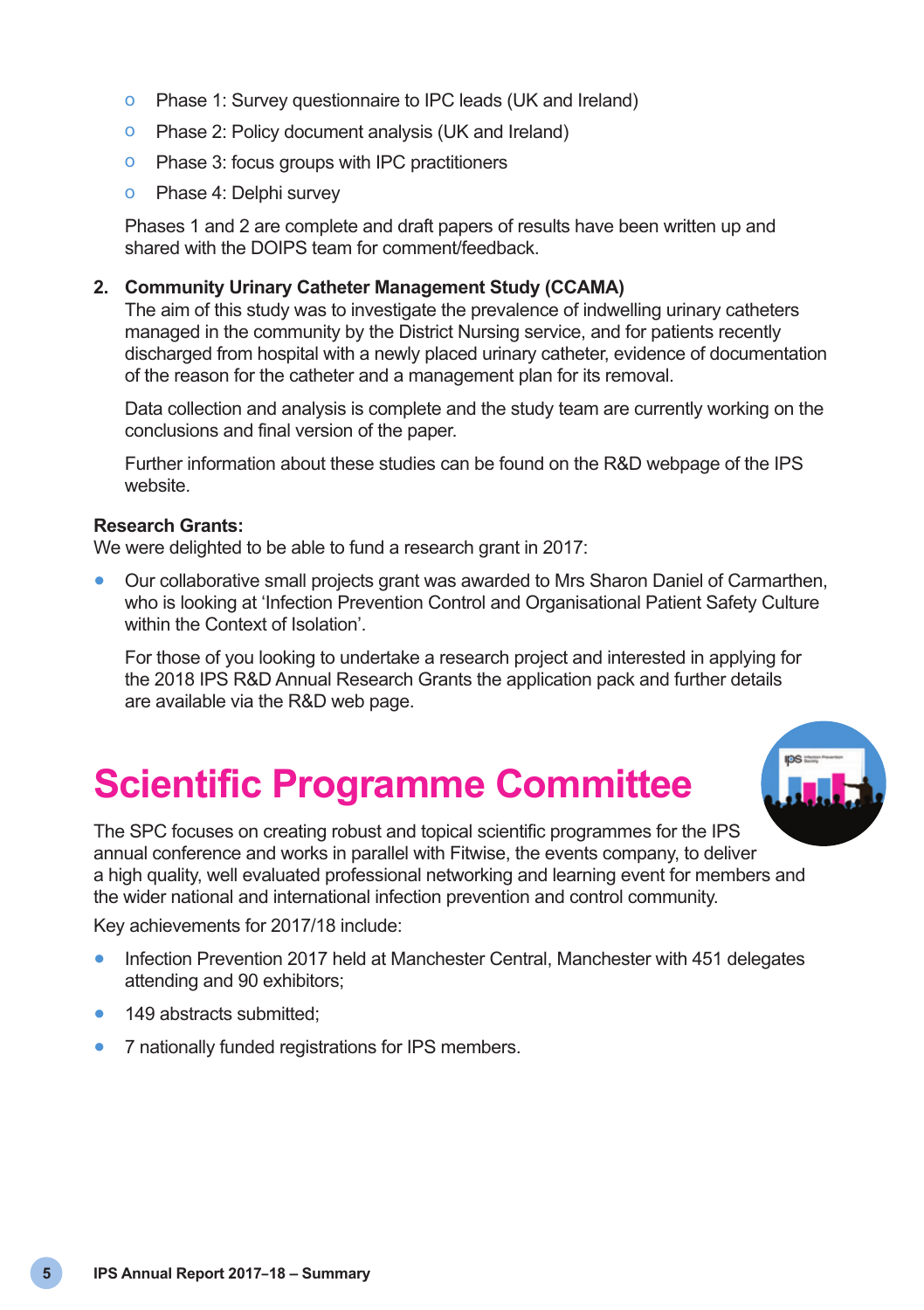# **International Engagement Committee**

The IEC focuses on increasing international IPS membership and providing support/resources to infection prevention practitioners collaborating/working in resource limited countries (RLC). Key achievements for 2017/18 include:

- Launched Special Access Membership for members from Resource Limited Countries;
- Continue to promote IPS internationally resulting in an increase in the number of international members;
- Continue to develop online resources for Resource Limited Countries:
- Exploring the possibility of on-line access of the JIP for international societies;
- Engaging with international delegates at the annual conference.

# **Corporate Affairs Group**

The Corporate Affairs Group (CAG) was launched in September 2016 with the intent of providing a robust and effective foundation upon which to conduct relations with IPS corporate members – and also to promote membership of the Society to new members. The IPS Board has consistently acknowledged the outstanding contribution made by corporate members to the well-being of the Society given their support at national and branch levels. The Board has therefore been pleased to fund the CAG and its programmes which sustain and enrich this relationship.

The CAG has provided corporate members with;

- Exclusive opportunities at Networking Days to hear from and interact with extremely well-regarded IPC-related speakers – a rare opportunity to get so close to world famous names;
- Product Surgeries at which IPS member-Experts working in teams of three have provided corporate members with feedback and guidance concerning market positioning, efficacy and product development in relation to their HCAI-related products and technologies.

So far 200+ places have been provided at Networking Days; 14 firms have attended Product Surgeries and a number of corporate organisations have taken advantage of paid-for Product Surgeries with IPS member-Experts.

CAG have also organised four Product Round Table meetings to allow the Society and its corporate members to better engage with the important and fundamental changes taking place in the NHS procurement landscape. The Society has been able to attract speakers and experts associated with this programme from the very top of Government and private industry.

It is envisaged that the CAG activity will continue to add real value to corporate membership and further scale-up over the forthcoming 12 months.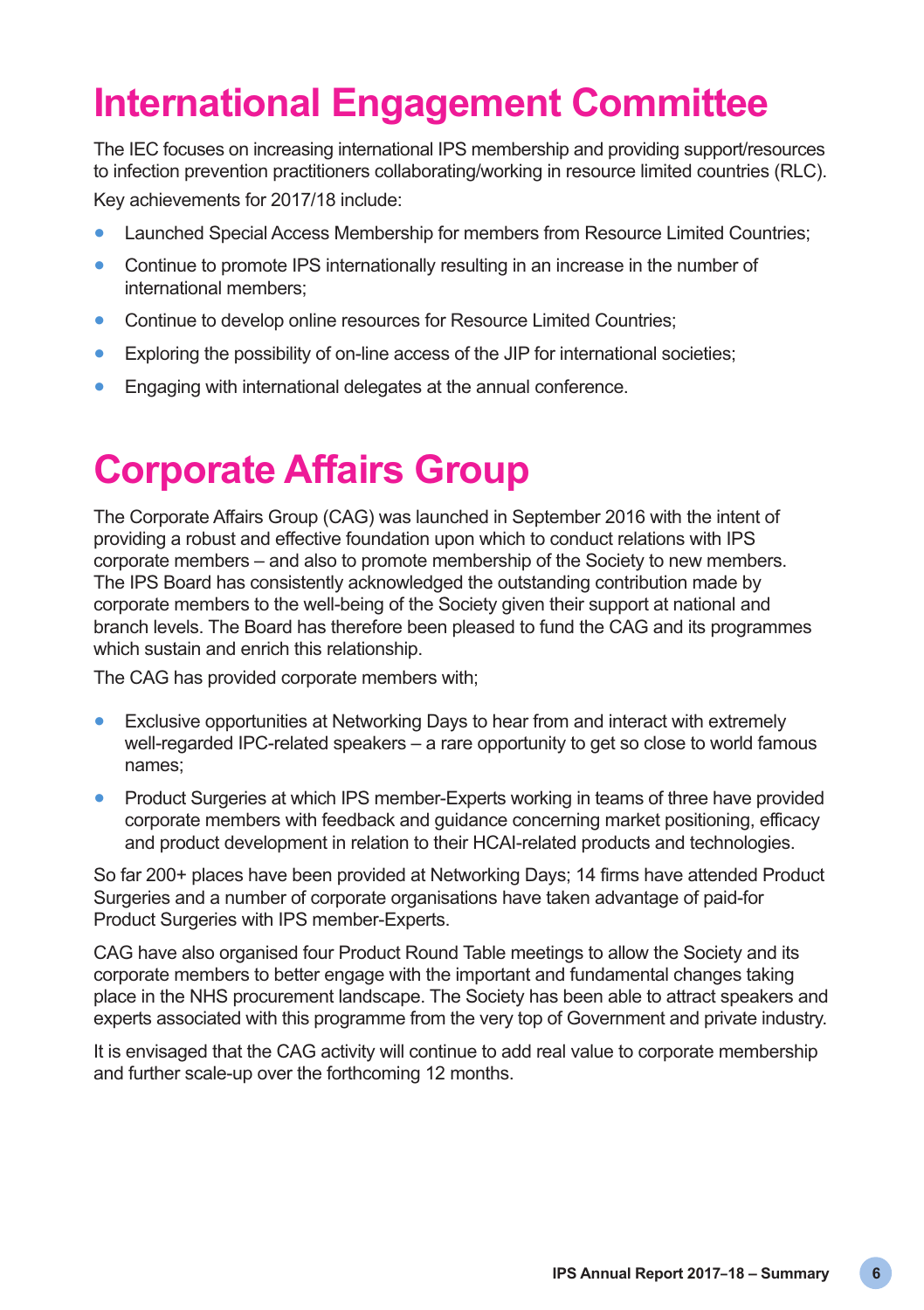# **One Together Project**

OneTogether is a partnership of professional organisations supported by 3M who are committed to promoting and supporting the adoption of best practice to prevent surgical site infection (SSI). IPS is a leading member of this partnership.

Activity from 2017/18 includes:

- A successful expert conference delivered in November 2017 with 329 delegates attending the day;
- Officially launched the QI resources;
- Held the first OneTogether impact award ceremony.

# **Vessel Health Preservation Project**

The Vessel Health and Preservation Project is a project led by the IPS in collaboration with the National Infusion and Vascular Access Society and the Royal College of Nursing supported with an educational grant from Teleflex to provide an evidence-based framework for vascular access.

Activity from 2017/18 includes:

- Provision of VHP posters and pocket guides;
- Evaluation of the VHP Framework published in Journal of Infection Prevention;
- Short video available on the IPS website on how to use the VHP Framework.

# **Annual IPS Awards 2017**

The annual awards programme recognises the achievements of IPS members at an individual, team and branch level.

The shortlisted candidates for Team of the Year *(sponsored by Daniels Healthcare Ltd)* were:

- Infection Prevention & Control Team, Queen Elizabeth Hospital, Birmingham
- Infection Prevention & Control Link Staff Team, Shropshire Community Health NHS Trust (SCHT)
- Infection Prevention & Control Team, Walsall Healthcare

The winning team was the Infection Prevention & Control Team, Queen Elizabeth Hospital, Birmingham. The team has developed innovative nurse led strategies for the management of healthcare-associated infections, including pioneering nurse-led Clostridium difficile ward rounds. By focusing on what matters to patients, they have also been able to clearly reduce the rate of PCR C. difficile cases. With patient safety always at the forefront of their work, the team has also developed MRSA acquisition ward rounds. Since its development, there has been no patients that have acquired MRSA during an inpatient episode testing positive for an MRSA bacteraemia, when previously MRSA acquisition represented 88% of all bacteraemias. As a result of having such success with these services, they are now sharing these practices with other local Trusts.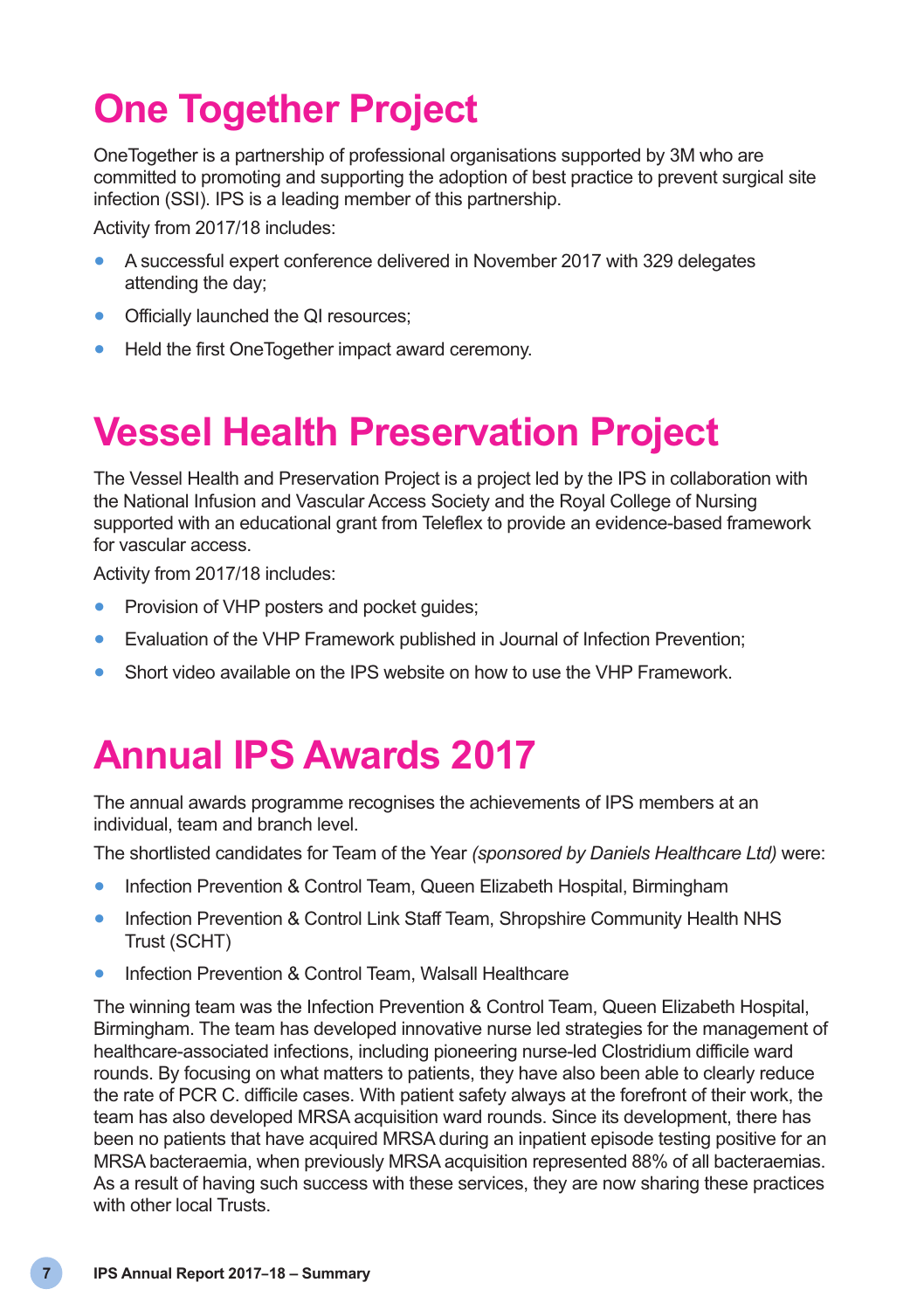The shortlisted candidates for Branch of the Year were:

South West

The winning branch was the South West branch. The branch has strived to improve communication within the Branch and to improve attendance at Branch meetings. With the Branch stretching from the tip of Land's End up to the top of Gloucestershire, this can be a real challenge to encourage members to travel. Therefore branch meetings are held in different geographic areas and the Branch has introduced a regular newsletter and Facebook group. The branch is actively compiling a survey to see how the members want to further improve communication and education sessions. Once again the South West IPS one day conference was full, with many delegates coming from outside the society, giving the Branch an ideal platform to encourage membership.

The shortlisted candidates for Practitioner of the Year were:

- Ramona Marincas, Director of Nursing, Zalau Hospital, Romania
- Carole Hallam, Senior Nurse, Clinical Governance, Royal Infirmary, Huddersfield

The winning practitioner was Ramona Marincas. Ramona is a key leader in promoting infection prevention within her country. Despite working in a very medically dominated health system, with limited resources, she has been instrumental in introducing key changes in infection prevention across different departments in Zalau Hospital. Ramona is involved in organising an annual infection prevention conference, which has grown year on year, and this year, a total of 400 delegates attended. Ramona has helped produce a book 'Primum non nocere' (First do no harm), which delves into the basics of infection prevention. 2,000 copies of this book have been printed in Romanian and were distributed for free at the annual conference.

The shortlisted candidates for Link Practitioner of the Year were:

- Katy Coombes, Link Practitioner, Infection Prevention and Control, Livewell Southwest
- Jo-Louise Martin, Healthcare Assistant, Rotherham Doncaster and South Humber NHS Foundation Trust

The winning link practitioner was Katy Coombes, Link Practitioner, Infection Prevention and Control, Livewell Southwest. Katy has been a link practitioner for infection prevention and control for Livewell CIC for less than two years. During this time, she has demonstrated enthusiasm and commitment and has been effective in making positive change and highlighting the importance of adhering to best infection prevention practice. Katy is always happy to share her expertise with others and equally, to learn. Katy is a respected member of the ward team and always leads by example, always prioritising the well-being of her patients and using her knowledge to provide information to those who need it, she has a caring and reassuring manner.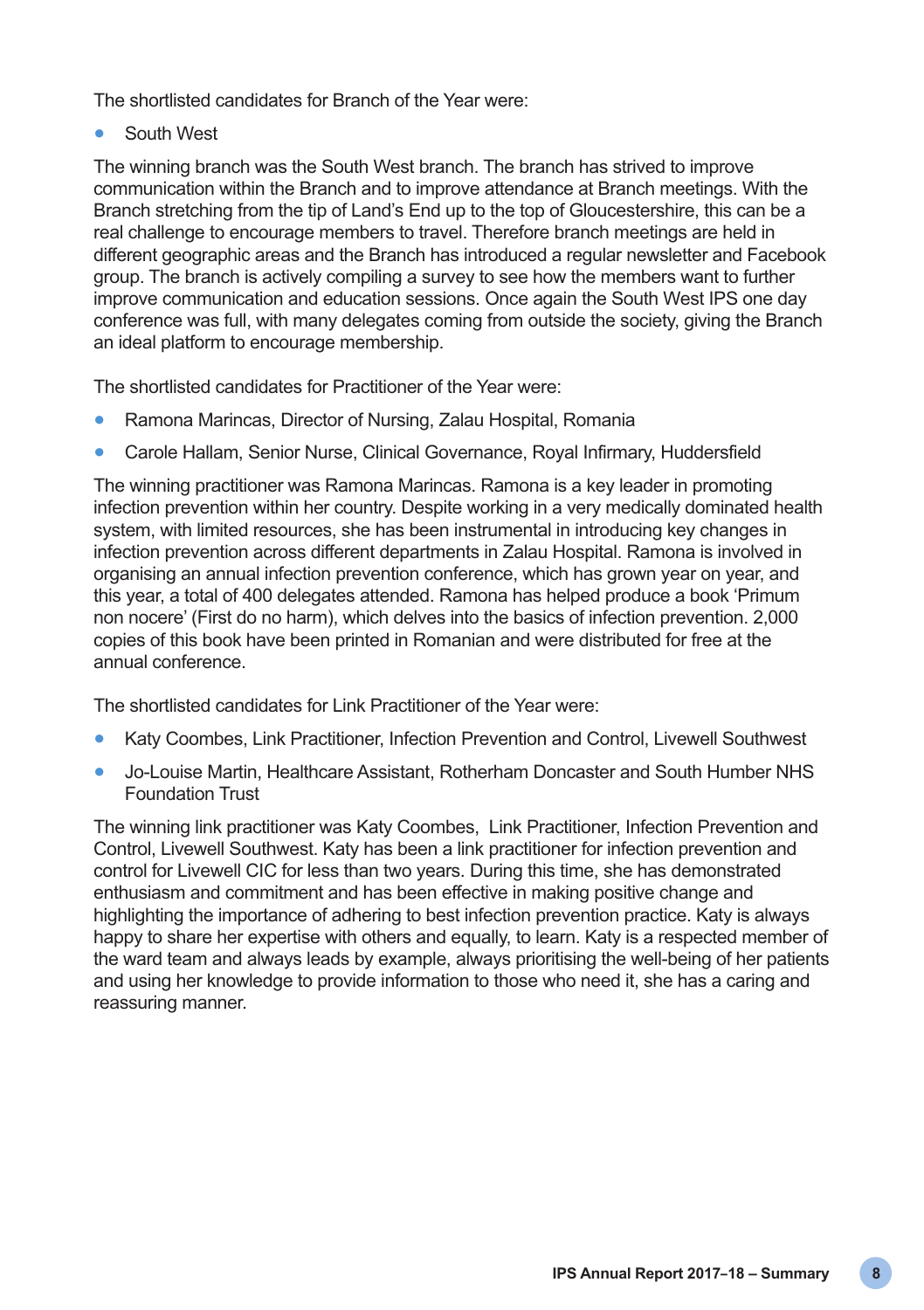# **Representation and IPS Collaborative Activity**

The Society is represented on a range of national working groups and collaborate with other infection related organisations nationally and internationally.

Of particular note in 2017/18 were the following:

- Board members represented the Society as invited guests at the Association for Professionals in Infection Control and Epidemiology Conference 2017 in America; the Infection Prevention and Control Canada 2017 Conference in Canada; the Australian College for Infection Prevention and Control 2017 Conference in Australia;
- Helen O'Connor attend the EUNETIPS spring meeting in Brussels on behalf of the Society.
- IPS had representation at the London Nurse Show 2017, London (exhibition stand and hosted a session); Tissue Viability Society Conference 2017, Birmingham (exhibition stand); European Wound Management Association 2017, Amsterdam (hosted a session); International Federation of Infection Control, Brazil (hosted a session and sponsored a delegate); Sepsis Unplugged 2017, London (exhibition stand and hosted a session); Federation of Infection Societies Conference 2018, Birmingham (exhibition stand and hosted a session).

# **Branch and Special Interest Group Activity**

**The branches and special interest groups are the heart of the Society and provide opportunities for collaborating, problem solving, networking and professional development for IPS members.**

Activity highlights from the 14 IPS branches and 5 special interest groups include:

- 12+ regional conferences providing professional development for delegates at each event;
- 
- 20+ branch meetings providing the opportunity for networking, professional development and joint project working for members;
- 43 branch funded places for IPS members;
- Joint SIG conference (Audit &Surveillance, Ambulance service and Mental Health & Learning Disabilities SIGs) held on the 8th November 2017 at Bethel Conference Centre Birmingham;
- Produced national Guidance on 'Bare Below Elbows' in Mental Health settings as requested by NHSI. (Mental Health SIG);
- Introduced closed Facebook pages to improve communications with their members. (Scotland; South West; Yorkshire);
- Revised the format of branch meetings to make education the focus. (North East);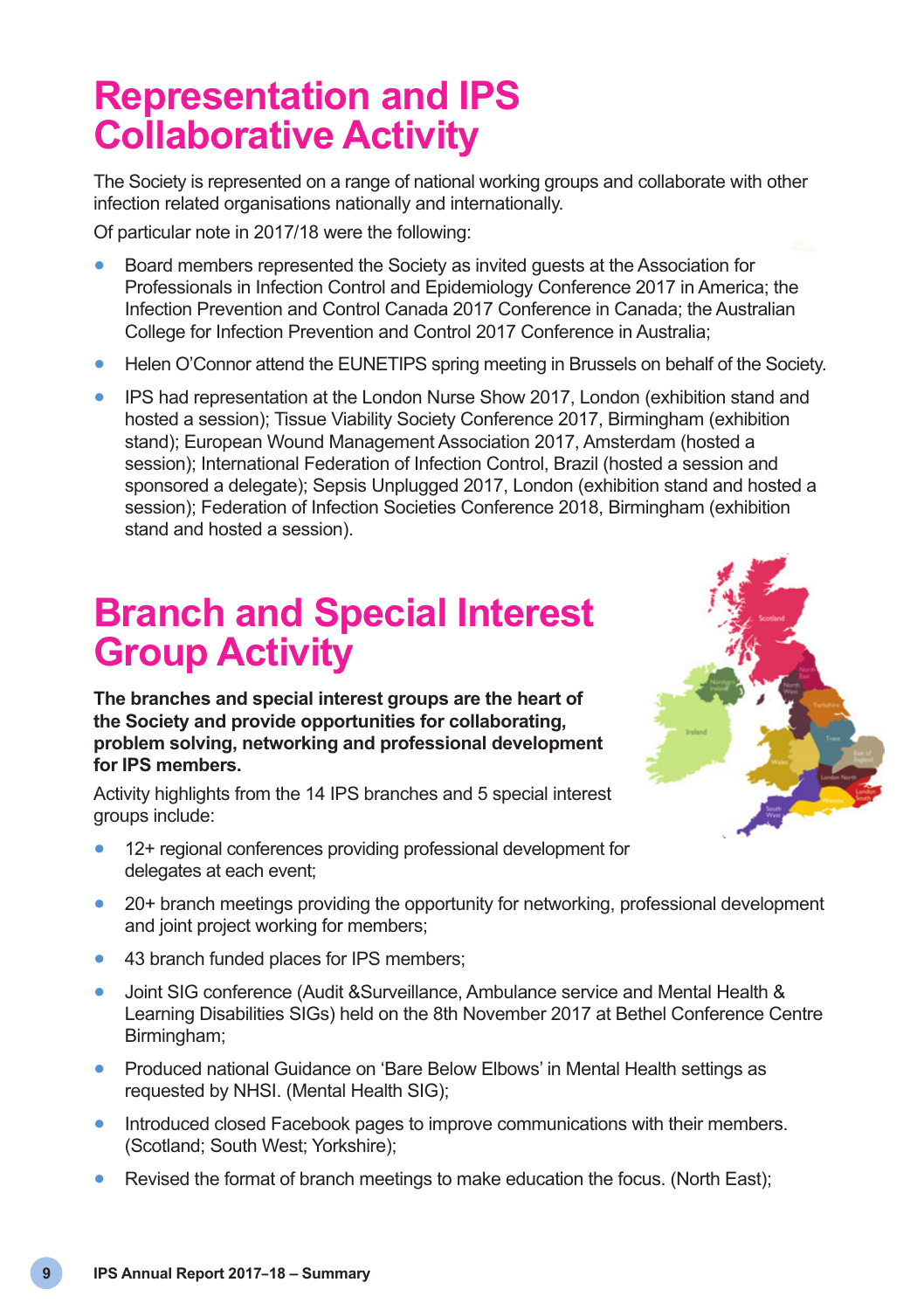- Held branch meetings in new locations across the region to encourage those who may not attend due to travel problems. (North West);
- Participation in the SARHAI working group; engagement with SHAIPI research group at Glasgow Caledonian University; NES and HPS collaboration. (Scotland);
- Annual joint meeting with regional PHE group. (South West);
- IPS South West winner of the Branch of the Year.

## **Developments for 2018/19**

In the business and financial planning for 2018/19 the IPS Board agreed to the following strategic activity:

- Finalise and launch a Credentialing Framework;
- To create a conference programme for a primary audience of IPC practitioners, researchers and or educators, that showcases the latest research for prevention, preparedness, detection and management of infection-related events;
- To continuously improve the annual IPS Conference by evaluating the experience, educational content and value of each conference and incorporating any learning into the planning for subsequent conferences;
- Holding the first ever Infection Prevention Show during the annual conference in October 2018;
- Continue to strengthen the relationships with corporate members and corporate partners through the work of the IPS Corporate Affairs Group;
- Promote the Competences and Guidance and a Glance to members through the Education and Professional Development Committee;
- To support members in their professional development through offering Education Grants for undertaking higher education programmes leading to a Pg. Certificate, Diploma or Master's degree in Infection Prevention and Control or other IPC related validated courses;
- To review, market and award annual research grants to IPC members;
- To continue to work with Forster Communications to improve our external communications;
- To provide IPC members with up-to-date and timely IPC research-related information and resources;
- To promote and improve the benefits of membership for international members who join the IPS;
- To continue to make resources available on the IPS website for members who are supporting resource limited countries.